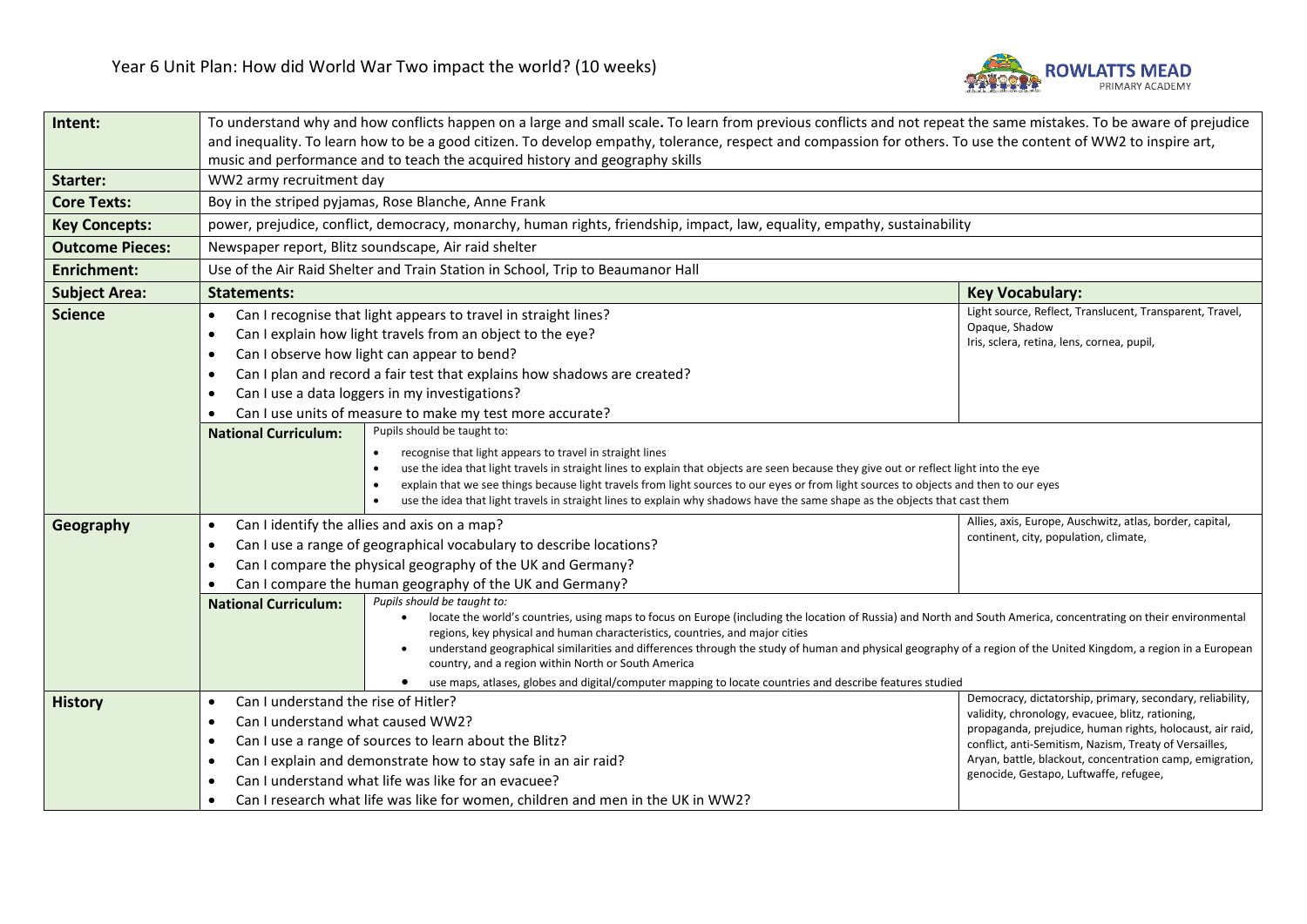

|                          | $\bullet$                                           | Can I explain the role of propaganda in WW2?                                                                                                                                                                                                                                                                                      |                                                      |  |  |
|--------------------------|-----------------------------------------------------|-----------------------------------------------------------------------------------------------------------------------------------------------------------------------------------------------------------------------------------------------------------------------------------------------------------------------------------|------------------------------------------------------|--|--|
|                          | Can I understand Britain's secret war?<br>$\bullet$ |                                                                                                                                                                                                                                                                                                                                   |                                                      |  |  |
|                          | $\bullet$                                           | Can I investigate the role of code breaking in the war at home?                                                                                                                                                                                                                                                                   |                                                      |  |  |
|                          | $\bullet$                                           | Can I investigate who Alan Turing was and why he is one of Britain's secret heroes?                                                                                                                                                                                                                                               |                                                      |  |  |
|                          | $\bullet$                                           | Can I design my own code and break the codes of others?                                                                                                                                                                                                                                                                           |                                                      |  |  |
|                          | $\bullet$                                           | Can I use a range of sources to investigate rationing?                                                                                                                                                                                                                                                                            |                                                      |  |  |
|                          | $\bullet$                                           | Can I use a range of sources to research the lives of groups in Germany during WW2?<br>Can I analyse a range of sources to understand the holocaust-prejudice and racism?<br>Can I understand how WW2 came to an end?<br>Can I understand why it is important to remember?<br>Pupils should be taught about:                      |                                                      |  |  |
|                          | $\bullet$                                           |                                                                                                                                                                                                                                                                                                                                   |                                                      |  |  |
|                          |                                                     |                                                                                                                                                                                                                                                                                                                                   |                                                      |  |  |
|                          |                                                     |                                                                                                                                                                                                                                                                                                                                   |                                                      |  |  |
|                          | <b>National Curriculum:</b>                         |                                                                                                                                                                                                                                                                                                                                   |                                                      |  |  |
|                          |                                                     | • a study of an aspect or theme in British history that extends pupils' chronological knowledge beyond 1066                                                                                                                                                                                                                       |                                                      |  |  |
| <b>Design Technology</b> | $\bullet$                                           | Can I design and make a wartime recipe? A soup made from allotment ingredients                                                                                                                                                                                                                                                    | Design, hygiene, quantity, measure, media, mould,    |  |  |
|                          | $\bullet$                                           | shape, quality of materials, combine, ratio,<br>Can I design and build an air raid shelter?                                                                                                                                                                                                                                       |                                                      |  |  |
|                          | $\bullet$                                           | Can I select and work with a range of materials?                                                                                                                                                                                                                                                                                  |                                                      |  |  |
|                          | $\bullet$                                           | Can I use a cross-sectional design for my air raid shelter? Using cross-section book                                                                                                                                                                                                                                              |                                                      |  |  |
|                          | $\bullet$                                           | Can I contribute towards bake-off? Biscuit challenge day- TO BE SCHEDULED ALONGSIDE BAKE OFF DAY                                                                                                                                                                                                                                  |                                                      |  |  |
|                          | Can I make do and mend?<br>$\bullet$                |                                                                                                                                                                                                                                                                                                                                   |                                                      |  |  |
|                          | <b>National Curriculum:</b>                         | Pupils should be taught to:                                                                                                                                                                                                                                                                                                       |                                                      |  |  |
|                          |                                                     | use research and develop design criteria to inform the design of innovative, functional, appealing products that are fit for purpose, aimed at particular individuals or<br>groups                                                                                                                                                |                                                      |  |  |
|                          |                                                     | generate, develop, model and communicate their ideas through discussion, annotated sketches, cross-sectional and exploded diagrams, prototypes, pattern pieces and<br>$\bullet$                                                                                                                                                   |                                                      |  |  |
|                          |                                                     | computer-aided design                                                                                                                                                                                                                                                                                                             |                                                      |  |  |
|                          |                                                     | select from and use a wider range of tools and equipment to perform practical tasks [for example, cutting, shaping, joining and finishing], accurately<br>select from and use a wider range of materials and components, including construction materials, textiles and ingredients, according to their functional properties and |                                                      |  |  |
|                          |                                                     | aesthetic qualities                                                                                                                                                                                                                                                                                                               |                                                      |  |  |
|                          |                                                     | evaluate their ideas and products against their own design criteria and consider the views of others to improve their work                                                                                                                                                                                                        |                                                      |  |  |
|                          |                                                     | apply their understanding of how to strengthen, stiffen and reinforce more complex structures                                                                                                                                                                                                                                     |                                                      |  |  |
|                          |                                                     | understand and apply the principles of a healthy and varied diet prepare and cook a variety of predominantly savoury dishes using a range of cookingtechniques<br>understand seasonality, and know where and how a variety of ingredients are grown, reared, caught and processed.                                                |                                                      |  |  |
| Art                      | $\bullet$                                           | Can I research the work of Monet? Poppy Fields                                                                                                                                                                                                                                                                                    | Blend, shade, media, colour, shadow, line, textures, |  |  |
|                          | $\bullet$                                           | Can I understand impressionism as a style?                                                                                                                                                                                                                                                                                        | tones, shape, sketch, light, dark, cross hatching,   |  |  |
|                          | Can I replicate impressionist artwork?              |                                                                                                                                                                                                                                                                                                                                   | distance, perspective, replicate,                    |  |  |
|                          | Can I create Monet inspired artwork?                |                                                                                                                                                                                                                                                                                                                                   |                                                      |  |  |
|                          | <b>National Curriculum:</b>                         | Pupils should be taught:                                                                                                                                                                                                                                                                                                          |                                                      |  |  |
|                          |                                                     | to create sketch books to record their observations and use them to review and revisitideas                                                                                                                                                                                                                                       |                                                      |  |  |
|                          |                                                     | to improve their mastery of art and design techniques, including drawing, painting andsculpture with a range of materials [for example, pencil, charcoal, paint, clay]                                                                                                                                                            |                                                      |  |  |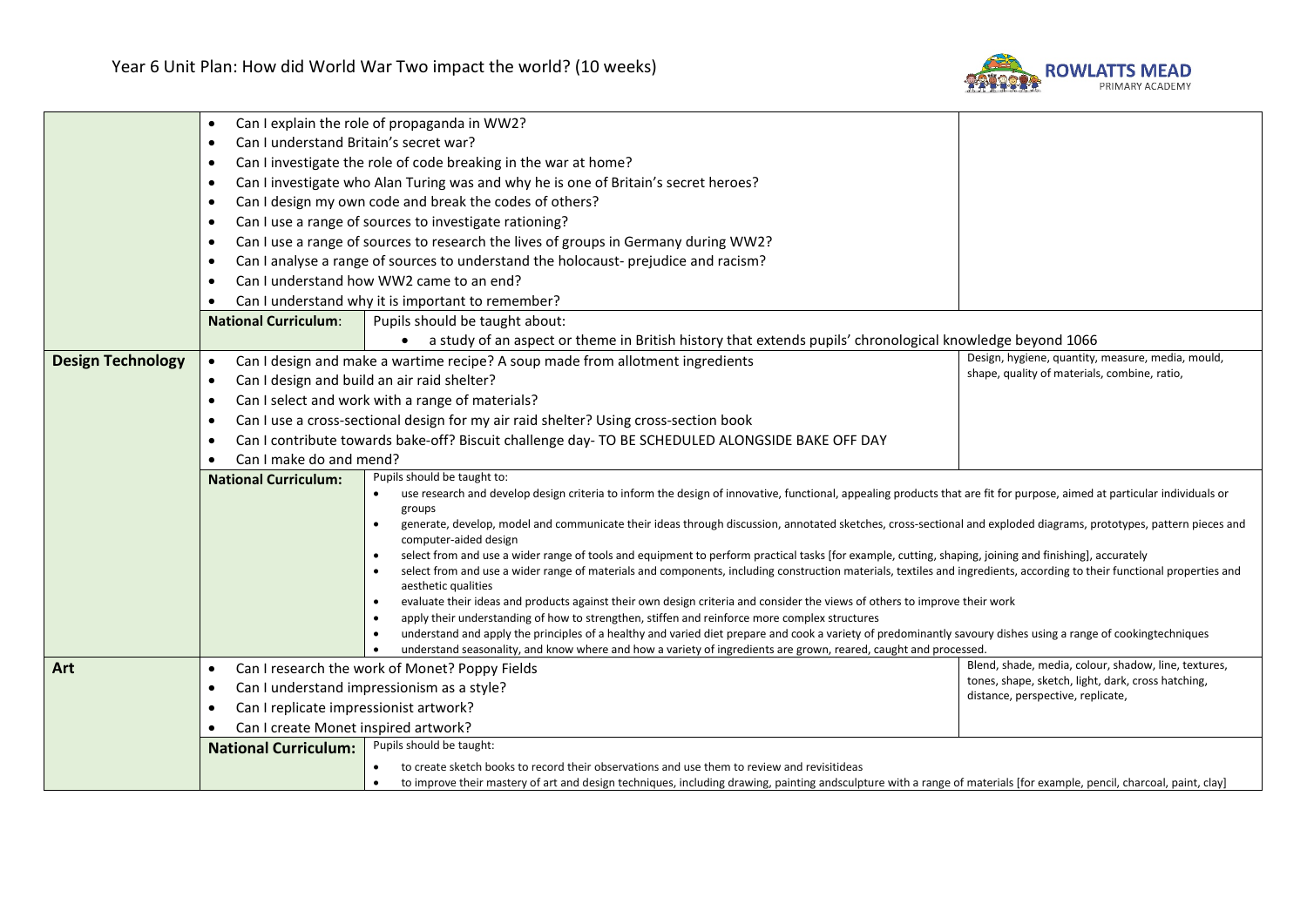

| about great artists, architects and designers in history.<br>$\bullet$                                                                                                                                                                                                                                                                                     |                                                                                                                                                                                                      |  |  |  |
|------------------------------------------------------------------------------------------------------------------------------------------------------------------------------------------------------------------------------------------------------------------------------------------------------------------------------------------------------------|------------------------------------------------------------------------------------------------------------------------------------------------------------------------------------------------------|--|--|--|
| Can I use GarageBand to create a blitz inspired sound scape?<br>$\bullet$                                                                                                                                                                                                                                                                                  | Pitch, pulse, tempo, melody, dynamics, duration,<br>rhythm, structure, timbre, texture                                                                                                               |  |  |  |
|                                                                                                                                                                                                                                                                                                                                                            |                                                                                                                                                                                                      |  |  |  |
|                                                                                                                                                                                                                                                                                                                                                            |                                                                                                                                                                                                      |  |  |  |
|                                                                                                                                                                                                                                                                                                                                                            |                                                                                                                                                                                                      |  |  |  |
| play and perform in solo and ensemble contexts, using their voices and playing musical instruments with increasing accuracy, fluency, control and expression<br>$\bullet$<br>improvise and compose music for a range of purposes using the inter-related dimensions of music<br>$\bullet$<br>develop an understanding of the history of music<br>$\bullet$ |                                                                                                                                                                                                      |  |  |  |
| Can I understand how laws protect us and our rights?<br>$\bullet$                                                                                                                                                                                                                                                                                          | discrimination, human rights, parliament,                                                                                                                                                            |  |  |  |
| Can I understand my own conflicts?<br>$\bullet$                                                                                                                                                                                                                                                                                                            | discrimination, pressure, sterilisation, homosexuality,<br>compromise, resolution,                                                                                                                   |  |  |  |
| Can I recognise the signs of bullying and use STOP?<br>$\bullet$                                                                                                                                                                                                                                                                                           |                                                                                                                                                                                                      |  |  |  |
| Can I identify what makes a good friend?<br>$\bullet$                                                                                                                                                                                                                                                                                                      |                                                                                                                                                                                                      |  |  |  |
| National Curriculum:   See PSHE Subject Leader Document.                                                                                                                                                                                                                                                                                                   |                                                                                                                                                                                                      |  |  |  |
| Can I understand how stillness and silence can help us learn?<br>$\bullet$                                                                                                                                                                                                                                                                                 | generous, greedy, charitable, materialist, giving, open-                                                                                                                                             |  |  |  |
| Can I use breathing exercises to help me stay calm?<br>$\bullet$                                                                                                                                                                                                                                                                                           | hearted.<br>reflection, stillness, quietness,                                                                                                                                                        |  |  |  |
| Can I use tensing exercises to help my imagination?<br>$\bullet$                                                                                                                                                                                                                                                                                           | learning from silence, the gift of peace, belief, prayer,                                                                                                                                            |  |  |  |
| Can I understand why Hindus and Sikhs celebrate Diwali?- Scheduled in term<br>$\bullet$                                                                                                                                                                                                                                                                    | transition,                                                                                                                                                                                          |  |  |  |
| Can I show what I have learnt from the Mandir?- Scheduled<br>$\bullet$                                                                                                                                                                                                                                                                                     | Wisdom, similarities, differences, sacred texts, value,<br>marriage, materialistic,                                                                                                                  |  |  |  |
| Can I understand Sikh wisdom around money?<br>$\bullet$                                                                                                                                                                                                                                                                                                    |                                                                                                                                                                                                      |  |  |  |
| Can I understand Muslim wisdom around the beauty of nature?<br>$\bullet$                                                                                                                                                                                                                                                                                   |                                                                                                                                                                                                      |  |  |  |
| Can I understand Christian wisdom around love?<br>$\bullet$                                                                                                                                                                                                                                                                                                |                                                                                                                                                                                                      |  |  |  |
| Can I show what I have learnt from the wisdom of different religions?<br>$\bullet$                                                                                                                                                                                                                                                                         |                                                                                                                                                                                                      |  |  |  |
| National Curriculum:   See Sacre Document.                                                                                                                                                                                                                                                                                                                 |                                                                                                                                                                                                      |  |  |  |
| Can I use a keyboard confidently to present my work?<br>$\bullet$                                                                                                                                                                                                                                                                                          | Collaborate, analyse, keyboard, mouse, internet,                                                                                                                                                     |  |  |  |
| Can I use keyboard shortcuts?<br>$\bullet$                                                                                                                                                                                                                                                                                                                 | shortcut, save, folder, evaluate, information                                                                                                                                                        |  |  |  |
| Can I organise my work into files?<br>$\bullet$                                                                                                                                                                                                                                                                                                            |                                                                                                                                                                                                      |  |  |  |
| Can I use Publisher to present my work?<br>$\bullet$                                                                                                                                                                                                                                                                                                       | Variable, change, name, value                                                                                                                                                                        |  |  |  |
| Can I independently use more advanced searching techniques when using a search engine?<br>$\bullet$                                                                                                                                                                                                                                                        | Variable, name, value, set, change<br>Variable, set, change, design, event                                                                                                                           |  |  |  |
| Can I critically evaluate websites for reliability of information and authenticity?<br>$\bullet$                                                                                                                                                                                                                                                           | Design, algorithm, code                                                                                                                                                                              |  |  |  |
|                                                                                                                                                                                                                                                                                                                                                            | Task, algorithm, design, artwork, program, project,                                                                                                                                                  |  |  |  |
|                                                                                                                                                                                                                                                                                                                                                            |                                                                                                                                                                                                      |  |  |  |
| <b>E-Safety - Project Evolve</b>                                                                                                                                                                                                                                                                                                                           | code, test, debug                                                                                                                                                                                    |  |  |  |
| Strand 5 - Managing Online Information                                                                                                                                                                                                                                                                                                                     | Improve, evaluate, share                                                                                                                                                                             |  |  |  |
| Strand 6 - Health, Well-being and Lifestyle<br>See Project Evolve Document.                                                                                                                                                                                                                                                                                | Spreadsheet, data, data heading, data set, cells, columns                                                                                                                                            |  |  |  |
|                                                                                                                                                                                                                                                                                                                                                            | Can I compare my compositions?<br>$\bullet$<br>Can I understand the role of war time songs?<br>$\bullet$<br>Can I sing war time songs?<br>Pupils should be taught to:<br><b>National Curriculum:</b> |  |  |  |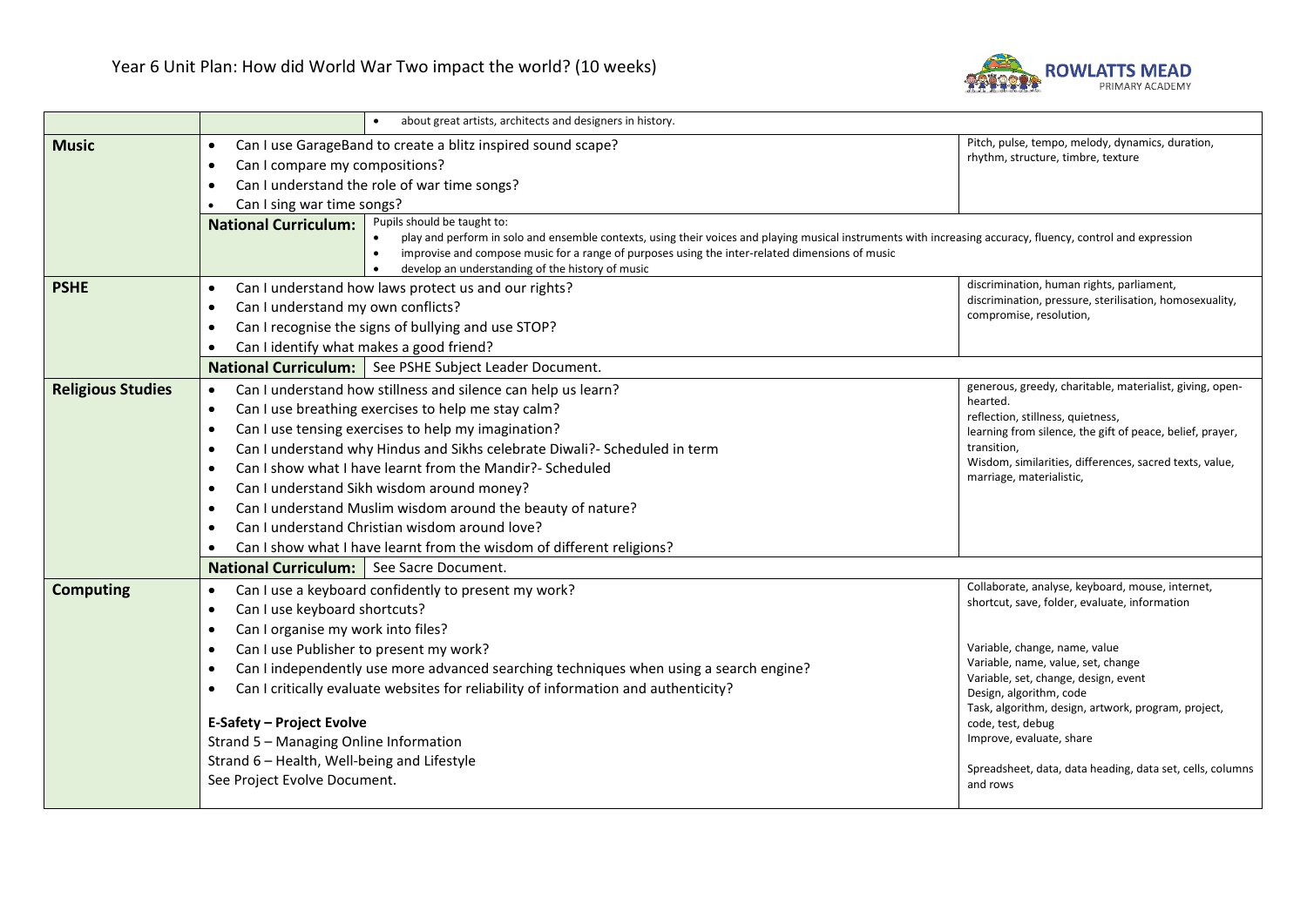

| To define a 'variable' as something that is changeable<br>cells, cell reference<br>Data, calculate, operation, formula, cell, range,<br>duplicate, sigma<br>To explain why a variable is used in a program<br>To choose how to improve a game by using variables<br>software, tools, data<br>To design a project that builds on a given example<br>To use my design to create a project<br>To evaluate my project<br><b>NCEE Unit 4: Introduction to Spreadsheets</b><br>To identify questions which can be answered using data<br>To explain that objects can be described using data<br>To explain that formula can be used to produce calculated data<br>To apply formulas to data, including duplicating<br>To create a spreadsheet to plan an event<br>To choose suitable ways to present data | <b>NCEE Unit 3: Variables in Games</b>                                                                                                                                                           | Data, data item, data set, object, spreadsheet<br>application, format, common attribute |
|-----------------------------------------------------------------------------------------------------------------------------------------------------------------------------------------------------------------------------------------------------------------------------------------------------------------------------------------------------------------------------------------------------------------------------------------------------------------------------------------------------------------------------------------------------------------------------------------------------------------------------------------------------------------------------------------------------------------------------------------------------------------------------------------------------|--------------------------------------------------------------------------------------------------------------------------------------------------------------------------------------------------|-----------------------------------------------------------------------------------------|
|                                                                                                                                                                                                                                                                                                                                                                                                                                                                                                                                                                                                                                                                                                                                                                                                     |                                                                                                                                                                                                  | Formula, calculation, data, spreadsheet, input, output.                                 |
|                                                                                                                                                                                                                                                                                                                                                                                                                                                                                                                                                                                                                                                                                                                                                                                                     |                                                                                                                                                                                                  | Propose, question, data set, data, organised, formula                                   |
|                                                                                                                                                                                                                                                                                                                                                                                                                                                                                                                                                                                                                                                                                                                                                                                                     |                                                                                                                                                                                                  | Graph, chart, evaluate, results, comparison, questions,                                 |
|                                                                                                                                                                                                                                                                                                                                                                                                                                                                                                                                                                                                                                                                                                                                                                                                     |                                                                                                                                                                                                  |                                                                                         |
|                                                                                                                                                                                                                                                                                                                                                                                                                                                                                                                                                                                                                                                                                                                                                                                                     |                                                                                                                                                                                                  |                                                                                         |
|                                                                                                                                                                                                                                                                                                                                                                                                                                                                                                                                                                                                                                                                                                                                                                                                     |                                                                                                                                                                                                  |                                                                                         |
|                                                                                                                                                                                                                                                                                                                                                                                                                                                                                                                                                                                                                                                                                                                                                                                                     |                                                                                                                                                                                                  |                                                                                         |
|                                                                                                                                                                                                                                                                                                                                                                                                                                                                                                                                                                                                                                                                                                                                                                                                     |                                                                                                                                                                                                  |                                                                                         |
|                                                                                                                                                                                                                                                                                                                                                                                                                                                                                                                                                                                                                                                                                                                                                                                                     |                                                                                                                                                                                                  |                                                                                         |
|                                                                                                                                                                                                                                                                                                                                                                                                                                                                                                                                                                                                                                                                                                                                                                                                     |                                                                                                                                                                                                  |                                                                                         |
|                                                                                                                                                                                                                                                                                                                                                                                                                                                                                                                                                                                                                                                                                                                                                                                                     |                                                                                                                                                                                                  |                                                                                         |
|                                                                                                                                                                                                                                                                                                                                                                                                                                                                                                                                                                                                                                                                                                                                                                                                     |                                                                                                                                                                                                  |                                                                                         |
|                                                                                                                                                                                                                                                                                                                                                                                                                                                                                                                                                                                                                                                                                                                                                                                                     |                                                                                                                                                                                                  |                                                                                         |
|                                                                                                                                                                                                                                                                                                                                                                                                                                                                                                                                                                                                                                                                                                                                                                                                     |                                                                                                                                                                                                  |                                                                                         |
|                                                                                                                                                                                                                                                                                                                                                                                                                                                                                                                                                                                                                                                                                                                                                                                                     |                                                                                                                                                                                                  |                                                                                         |
|                                                                                                                                                                                                                                                                                                                                                                                                                                                                                                                                                                                                                                                                                                                                                                                                     | Pupils will be taught to:<br><b>National Curriculum:</b><br>$\bullet$<br>parts<br>use sequence, selection, and repetition in programs; work with variables and various forms of input and output |                                                                                         |
| design, write and debug programs that accomplish specific goals, including controlling or simulating physical systems; solve problems by decomposing them into smaller                                                                                                                                                                                                                                                                                                                                                                                                                                                                                                                                                                                                                              | use logical reasoning to explain how some simple algorithms work and to detect and correct errors in algorithms and program                                                                      |                                                                                         |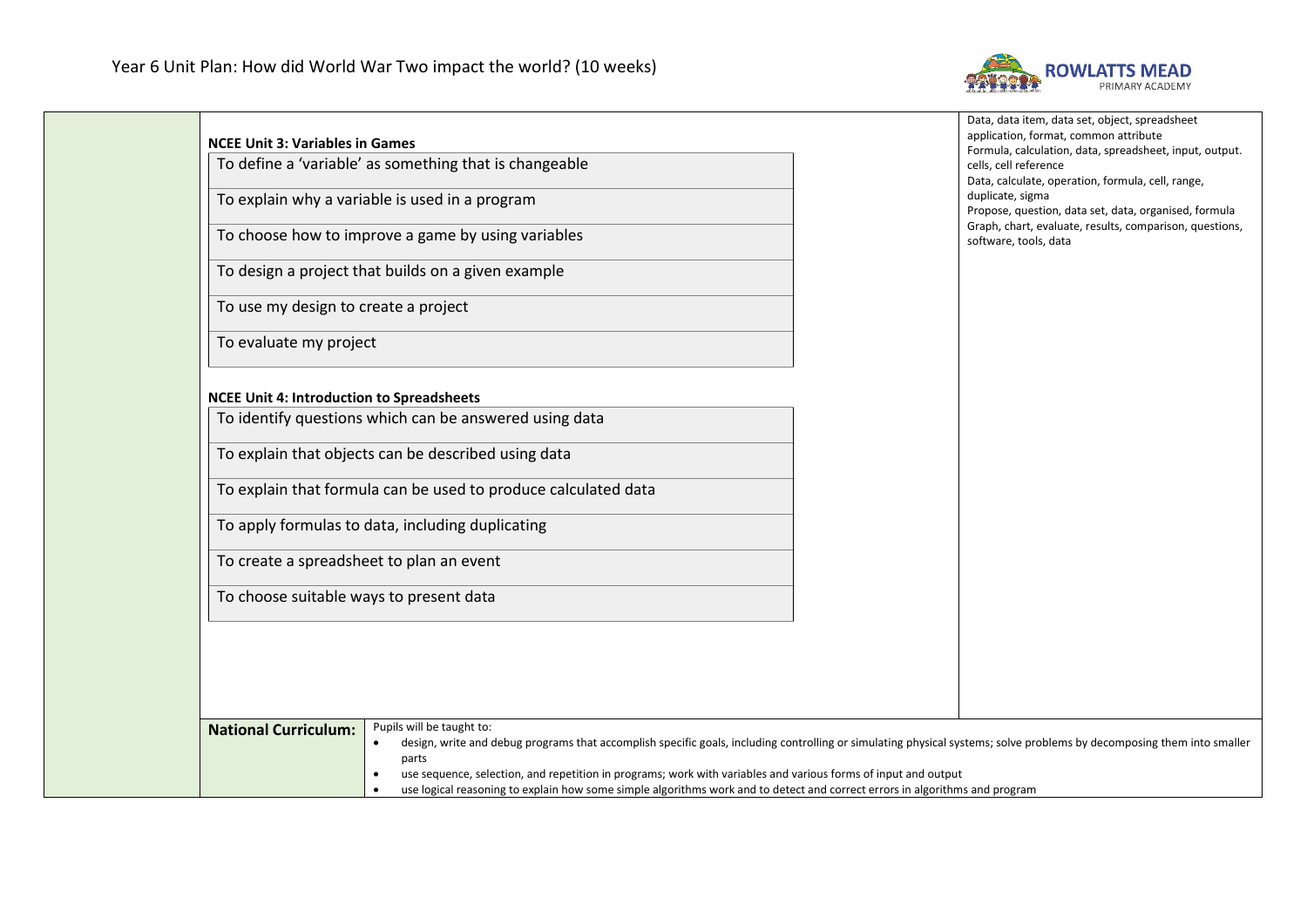

|  | select, use and combine a variety of software (including internet services) on a range of digital devices to design and create a range of programs, systems and content |
|--|-------------------------------------------------------------------------------------------------------------------------------------------------------------------------|
|  | that accomplish given goals, including collecting, analysing, evaluating and presenting data and information                                                            |

| <b>Sequence of Lessons</b> |                                                                                        |                                            |                                      |
|----------------------------|----------------------------------------------------------------------------------------|--------------------------------------------|--------------------------------------|
| Subject                    | <b>Learning Challenge</b>                                                              | <b>Outcomes</b>                            | <b>Concepts</b>                      |
| 1. RE                      | Can I understand how stillness and silence can help us learn?                          | Collective worship                         |                                      |
|                            | Can I use breathing exercises to help me stay calm?                                    | Class picture cloud of peace and serenity- |                                      |
|                            | Can I use tensing exercises to help my imagination?                                    | wordle                                     |                                      |
| 2.<br>History              | Can I understand the rise of Hitler?                                                   | Factfile (cause of WW2)                    | Power, democracy, impact, conflict   |
|                            | Can I understand what caused WW2?                                                      |                                            |                                      |
| 3.<br>Geography            | Can I identify the allies and axis on a map?                                           | Map work and riddle challenges             | Power                                |
|                            | Can I use a range of geographical vocabulary to describe locations?                    |                                            |                                      |
| History/Computing          | Can I use a range of sources to learn about the Blitz?                                 | Typed up newspaper in books                | Impact, citizenship, empathy         |
|                            | Can I use a keyboard confidently to present my work?                                   |                                            |                                      |
|                            | Can I use keyboard shortcuts?                                                          |                                            |                                      |
|                            | Can I organise my work into files?                                                     |                                            |                                      |
|                            | Can I use Publisher to present my work?                                                |                                            |                                      |
| Music                      | Can I understand the role of war time songs?                                           | Twitter                                    | Empathy, citizenship,                |
|                            | Can I sing war time songs?                                                             |                                            |                                      |
| Music                      | Can I use GarageBand to create a blitz inspired sound scape?                           | Garageband                                 | Impact, empathy                      |
|                            | Can I compare my compositions?                                                         |                                            |                                      |
| History/D&T                | Can I explain and demonstrate how to stay safe in an air raid?                         | Design and model of air raid shelter       | Impact                               |
|                            | Can I design and build an air raid shelter?                                            |                                            |                                      |
|                            | Can I select and work with a range of materials?                                       |                                            |                                      |
|                            | Can I use a cross-sectional design for my air raid shelter? Using cross-section book   |                                            |                                      |
| History/Computing          | Can I understand what life was like for an evacuee?                                    | Evacuee diary- presented with doodles      | Impact, empathy, friendship, change  |
|                            | Can I independently use more advanced searching techniques when using a search engine? |                                            |                                      |
|                            | Can I critically evaluate websites for reliability of information and authenticity?    |                                            |                                      |
| History                    | Can I research what life was like for women, children and men in the UK in WW2?        | PowerPoint presentation                    | Change, citizenship, impact, empathy |
| History                    | Can I explain the role of propaganda in WW2?                                           | Analysis of posters then making own        | Power, conflict, impact              |
| History                    | Can I understand Britain's secret war?                                                 | notes                                      | Impact                               |
| History                    | TRIP TO BLETCHLEY PARK                                                                 | notes                                      | Impact                               |
| History                    | Can I investigate the role of code breaking in the war at home?                        | notes                                      | Impact                               |
|                            | Can I design my own code and break the codes of others?                                |                                            |                                      |
| History                    | Can I investigate who Alan Turing was and why he is one of Britain's secret heroes?    | Double Page non chronological report       | Impact, empathy                      |
| History                    | Can I use a range of sources to investigate rationing?                                 | Shop in play corner - drama                | Change, impact, empathy              |